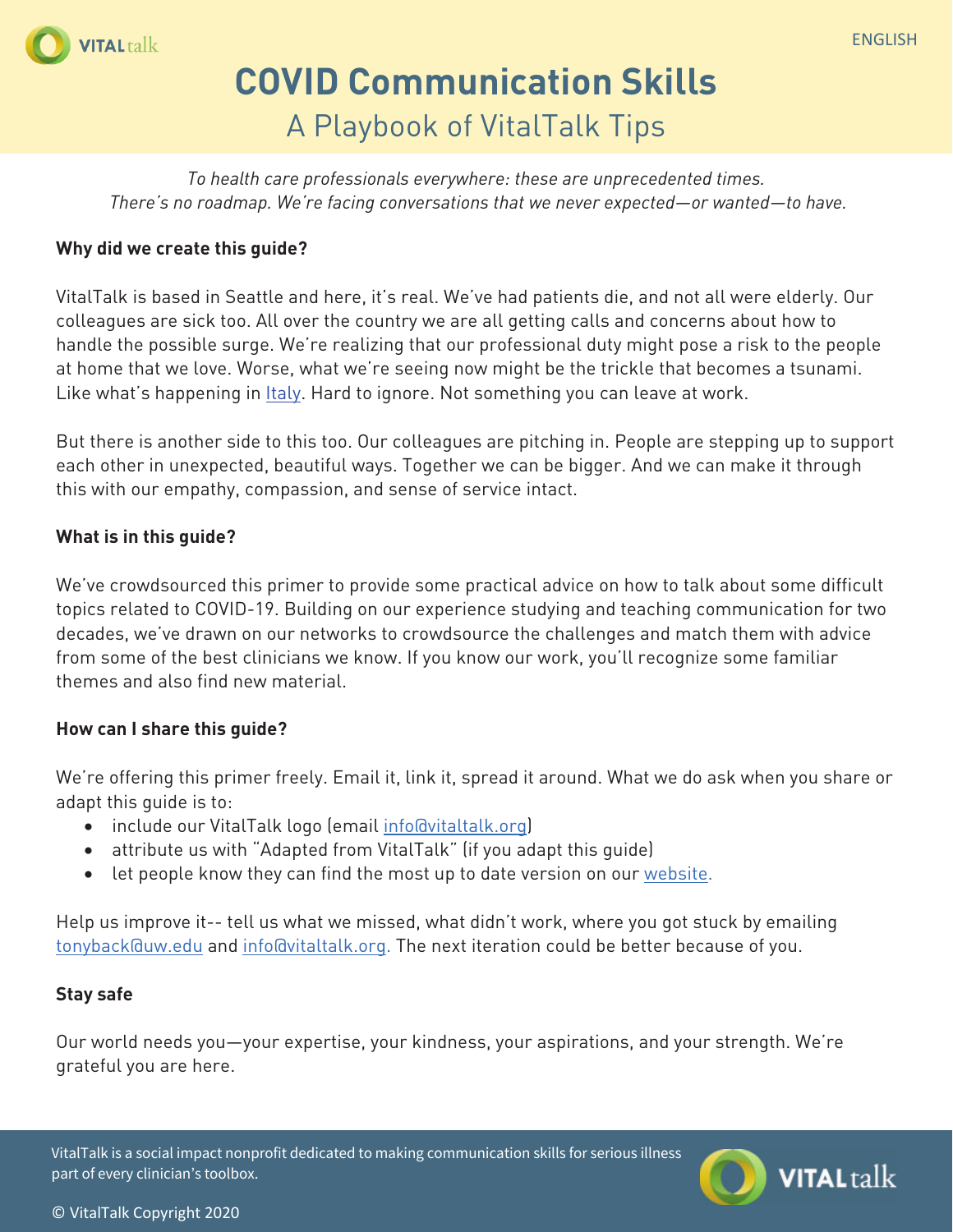## **Using these tips**

This is a super-concentrated blast of tips focused on COVID. We've pared away all the usual educational stuff because we know you're busy. If you want more, check out the talking maps and videos on fundamental communication skills, family conferences, and goals of care at vitaltalk.org.

As the pandemic evolves, the caseload in your region will determine whether your clinic or hospital or institution is 'conventional' mode (usual care), 'contingency mode' (resources stretched although care functionally close to usual), or 'crisis' mode (demand outstrips resources). Most of the tips here are for conventional or contingency mode. If your region moves to crisis standards, how medicine is practiced will change dramatically—triage decisions will be stark and choices will be limited. If needed, future versions of this doc will shift towards crisis. For now, please note that the **crisis mode tips are marked [C] and should be reserved for a crisis** designated by your institution. And remember that even in a crisis, we can still provide compassion and respect for every person.

Some of the communication tips in this document depict ways to explain resource allocation to a patient or family or caregiver. However, note that decisions about how resources are allocated—what criteria are used or where lines are drawn—should happen at a different level—at the regional or state or country level. Rationing should not occur at the bedside. In these tips, we steer away from complex discussions about rationing, and use language that is for laypeople rather than ethicists.

## **About VitalTalk**

VitalTalk is a 501c3 nonprofit social impact organization dedicated to making communication skills for serious illness part of every clinician's toolbox. This content will be in our free VitalTalk Tips app for iOS and Android very soon.

## **What's inside?**

| <b>Screening</b>    | When someone is worried they might be infected            |
|---------------------|-----------------------------------------------------------|
| <b>Preferencing</b> | When someone may want to opt out of hospitalization       |
| <b>Triaging</b>     | When you're deciding where a patient should go            |
| <b>Admitting</b>    | When your patient needs the hospital, or the ICU          |
| <b>Counseling</b>   | When coping needs a boost, or emotions are running high   |
| <b>Deciding</b>     | When things aren't going well, goals of care, code status |
| <b>Resourcing</b>   | When limitations force you to choose, and even ration     |
| <b>Notifying</b>    | When you are telling someone over the phone               |
| <b>Anticipating</b> | When you're worrying about what might happen              |
| <b>Grieving</b>     | When you've lost someone                                  |

VitalTalk is a social impact nonprofit dedicated to making communication skills for serious illness part of every clinician's toolbox.



#### © VitalTalk Copyright 2020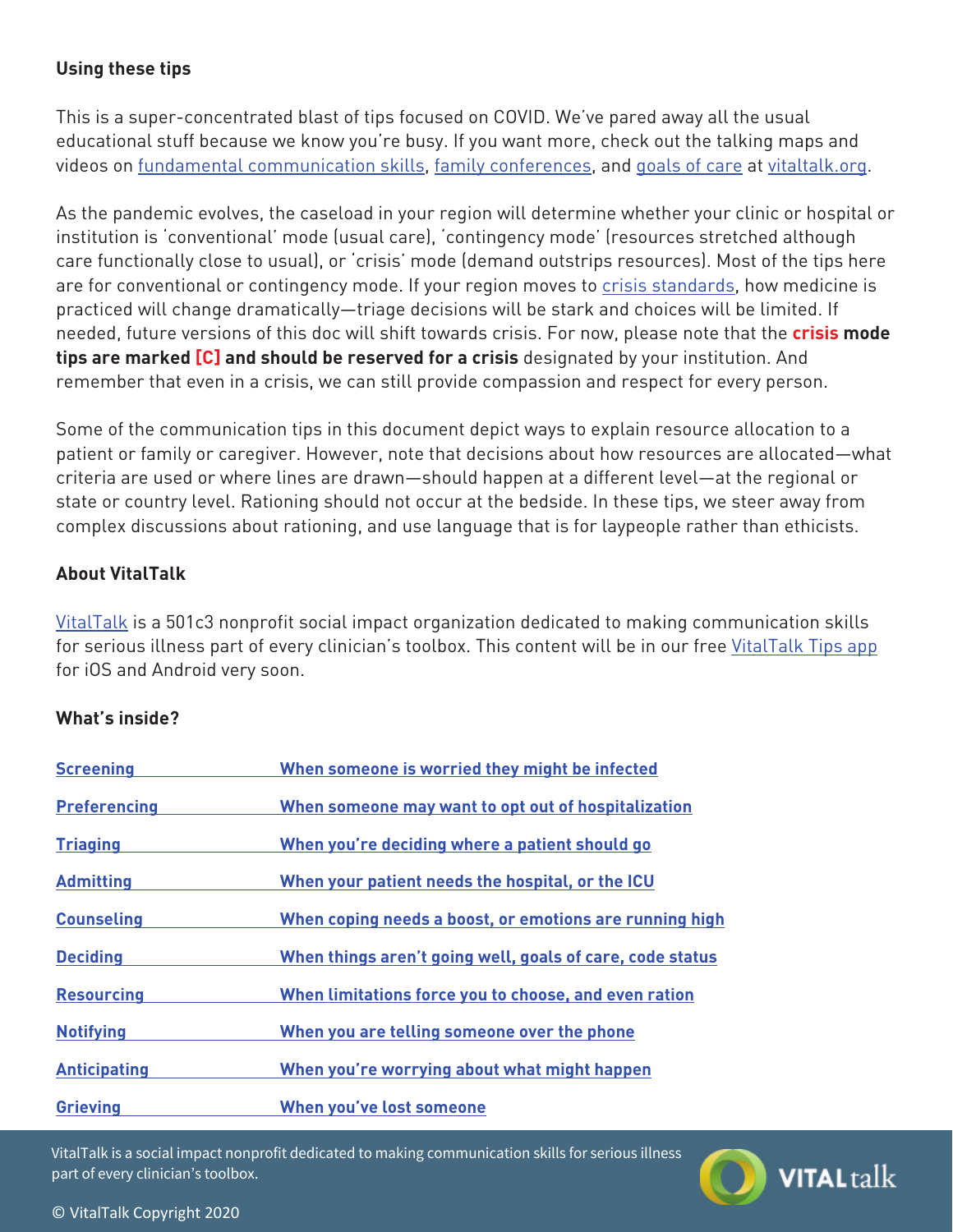## Screening: When someone is worried, they might be infected

| What they say                       | What you say                                                         |
|-------------------------------------|----------------------------------------------------------------------|
| Why aren't they testing everybody?  | We don't have enough test kits. I wish it were different.            |
| Why do the tests take so long?      | The lab is doing them as fast as they can. I know it's hard to wait. |
| How come the basketball players got | I don't know the details, but what I can tell you is that was a      |
| tested?                             | different time. The situation is changing so fast that what we did a |
|                                     | week ago is not what we are doing today.                             |

## Preferencing: When someone may want to opt out of hospitalization

| What they say                                                                                                                                                                            | What you say                                                                                                                                                                                                                                                                                                                                                                                                                                                |
|------------------------------------------------------------------------------------------------------------------------------------------------------------------------------------------|-------------------------------------------------------------------------------------------------------------------------------------------------------------------------------------------------------------------------------------------------------------------------------------------------------------------------------------------------------------------------------------------------------------------------------------------------------------|
| I am worried about this new virus.<br>What should I be doing?                                                                                                                            | You are right to be concerned. Here's what you can do. Please<br>limit your contact with others-we call it social distancing. Then<br>you should pick a person who knows you well enough to talk to<br>doctors for you if you did get really sick. That person is your proxy.<br>Finally, if you are the kind of person who would say, no thanks, I<br>don't want to go to the hospital and end up dying on machines, you<br>should tell us and your proxy. |
| I realize that I'm not doing well<br>medically even without this new<br>virus. I want to take my chances at<br>home / in this long term care facility.                                   | Thank you for telling me that. What I am hearing is that you would<br>rather not go to the hospital if we suspected that you have the<br>virus. Did I get that right?                                                                                                                                                                                                                                                                                       |
| I don't want to come to the end of my<br>life like a vegetable being kept alive<br>on a machine. [in a long term care<br>facility or at home]                                            | I respect that. Here's what I'd like to propose. We will continue to<br>take care of you. The best case is that you don't get the virus. The<br>worst case is that you get the virus despite our precautions-and<br>then we will keep you here and make sure you are comfortable for<br>as long as you are with us.                                                                                                                                         |
| I am this person's proxy / health care<br>agent. I know their medical condition<br>is bad-that they probably wouldn't<br>survive the virus. Do you have to take<br>them to the hospital? | It is so helpful for you to speak for them, thank you. If their medical<br>condition did get worse, we could arrange for hospice (or palliative<br>care) to see them where they are. We can hope for the best and<br>plan for the worst.                                                                                                                                                                                                                    |

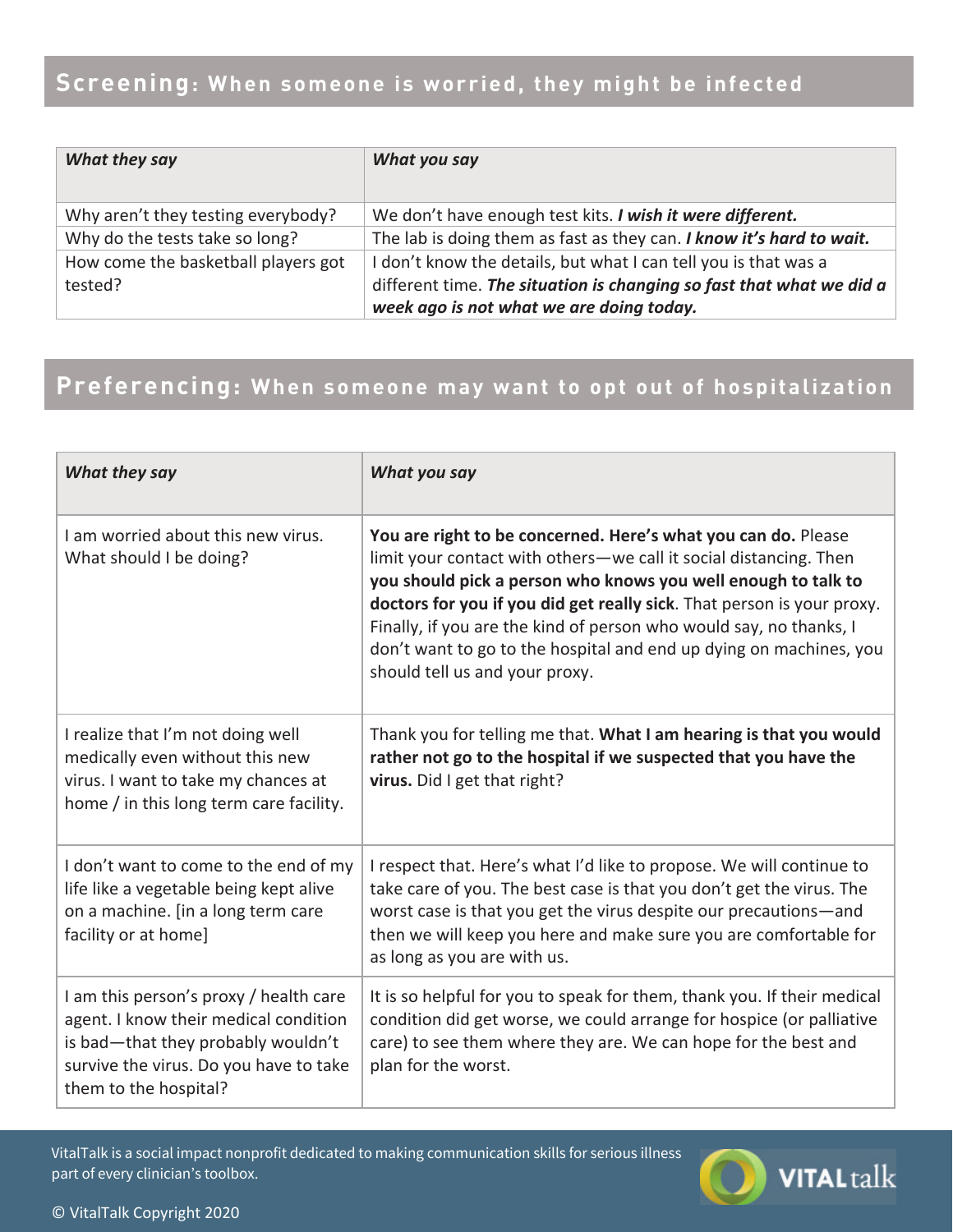| What they say                                  | What you say                                                                                                                                                                                    |
|------------------------------------------------|-------------------------------------------------------------------------------------------------------------------------------------------------------------------------------------------------|
| Why shouldn't I just go<br>to the hospital?    | Our primary concern is your safety. We are trying to organize how people come<br>in. Please fill out the questions online. You can help speed up the process for<br>yourself and everyone else. |
| Why are you keeping<br>me out of the hospital? | I imagine you are worried and want the best possible care. Right now, the<br>hospital has become a dangerous place unless you really, really need it. The<br>safest thing for you is to .       |

## Admitting: When your patient needs the hospital, or the ICU

| What they say                                  | What you say                                                                                                                                                                                                                                                                                                  |
|------------------------------------------------|---------------------------------------------------------------------------------------------------------------------------------------------------------------------------------------------------------------------------------------------------------------------------------------------------------------|
| Does this mean I<br>have COVID19?              | We will need to test you with a nasal swab, and we will know the result by tomorrow.<br>It is normal to feel stressed when you are waiting for results, so do things that help<br>you keep your balance.                                                                                                      |
| How bad is this?                               | From the information I have now and from my exam, your situation is serious enough<br>that you should be in the hospital. We will know more in the next day, and we will<br>update you.                                                                                                                       |
| Is my grandfather<br>going to make it?         | I imagine you are scared. Here's what I can say: because he is 90, and is already<br>dealing with other illnesses, it is quite possible that he will not make it out of the<br>hospital. Honestly, it is too soon to say for certain.                                                                         |
| Are you saying that<br>no one can visit<br>me? | I know it is hard to not have visitors. The risk of spreading the virus is so high that I<br>am sorry to say we cannot allow visitors. They will be in more danger if they come<br>into the hospital. I wish things were different. You can use your phone, although I<br>realize that is not quite the same. |
| How can you not<br>let me in for a<br>visit?   | The risk of spreading the virus is so high that I am sorry to say we cannot allow<br>visitors. We can help you be in contact electronically. I wish I could let you visit,<br>because I know it's important. Sadly, it is not possible now.                                                                   |

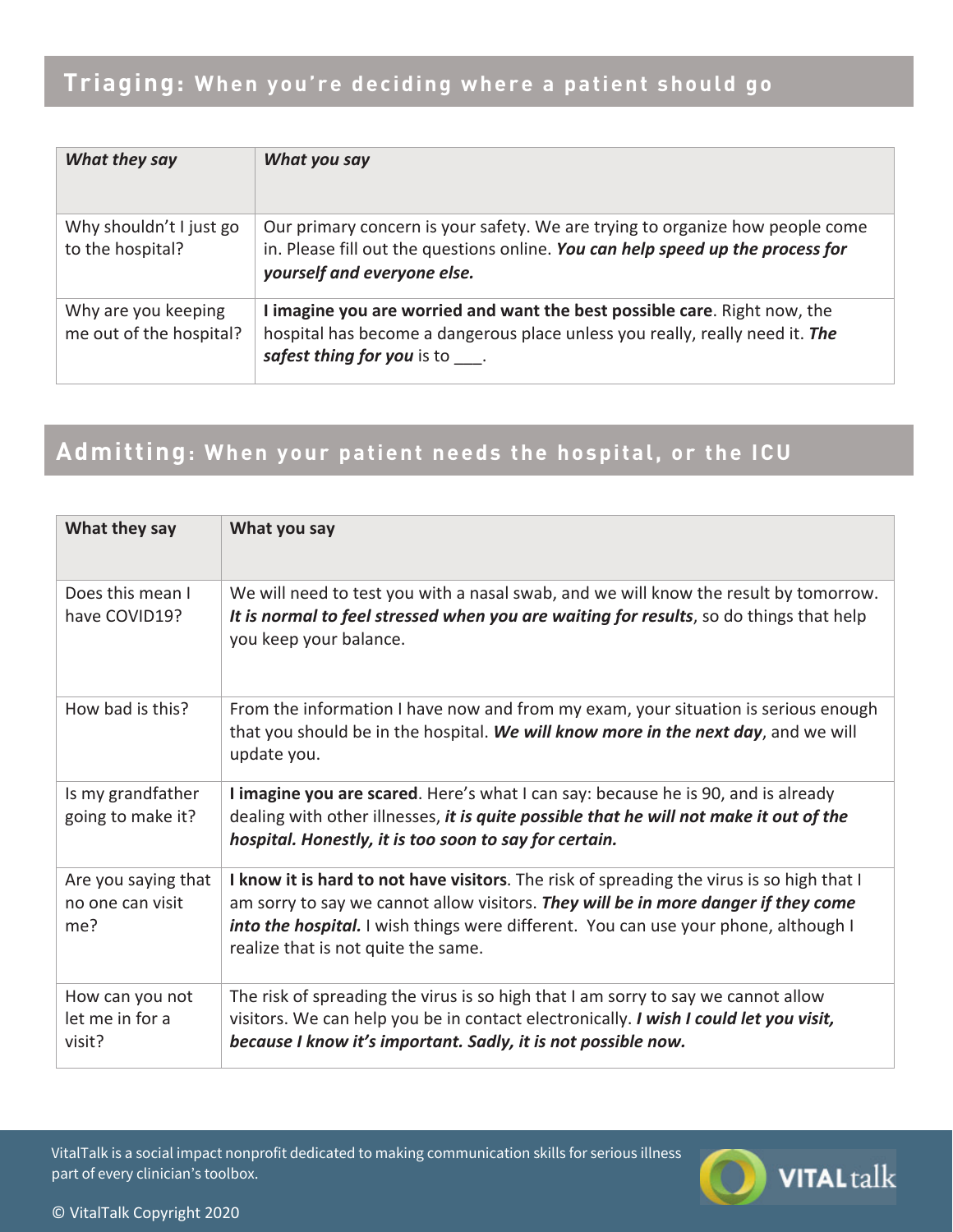| What they say          | What you say                                                                                     |
|------------------------|--------------------------------------------------------------------------------------------------|
| I'm scared.            | This is such a tough situation. I think anyone would be scared. Could you share<br>more with me? |
| I need some hope.      | Tell me about the things you are hoping for? I want to understand more.                          |
| You people are         | I can see why you are not happy with things. I am willing to do what is in my                    |
| incompetent!           | power to improve things for you. What could I do that would help?                                |
| I want to talk to your | I can see you are frustrated. I will ask my boss to come by as soon as they can.                 |
| boss.                  | Please realize that they are juggling many things right now.                                     |
| Do I need to say my    | I'm hoping that's not the case. And I worry time could indeed be short. What is                  |
| goodbyes?              | most pressing on your mind?                                                                      |

## **Deciding: When things aren't going well, goals of care, code status**

| What they say                                                      | What you say                                                                                                                                                                                                                                                                                                                                                                                                                   |
|--------------------------------------------------------------------|--------------------------------------------------------------------------------------------------------------------------------------------------------------------------------------------------------------------------------------------------------------------------------------------------------------------------------------------------------------------------------------------------------------------------------|
| I want everything<br>possible. I want to<br>live.                  | We are doing everything we can. This is a tough situation. Could we step back for a<br>moment so I can learn more about you? What do I need to know about you to do<br>a better job taking care of you?                                                                                                                                                                                                                        |
| I don't think my<br>spouse would have<br>wanted this.              | Well, let's pause and talk about what they would have wanted. Can you tell me<br>what they considered most important in their life? What meant the most to them,<br>gave their life meaning?                                                                                                                                                                                                                                   |
| I don't want to end up<br>being a vegetable or<br>on a machine.    | Thank you, it is very important for me to know that. Can you say more about what<br>you mean?                                                                                                                                                                                                                                                                                                                                  |
| I am not sure what my<br>spouse wanted-we<br>never spoke about it. | You know, many people find themselves in the same boat. This is a hard situation.<br>To be honest, given their overall condition now, if we need to put them on a<br>breathing machine or do CPR, they will not make it. The odds are just against us.<br>My recommendation is that we accept that he will not live much longer and allow<br>him to pass on peacefully. I suspect that may be hard to hear. What do you think? |

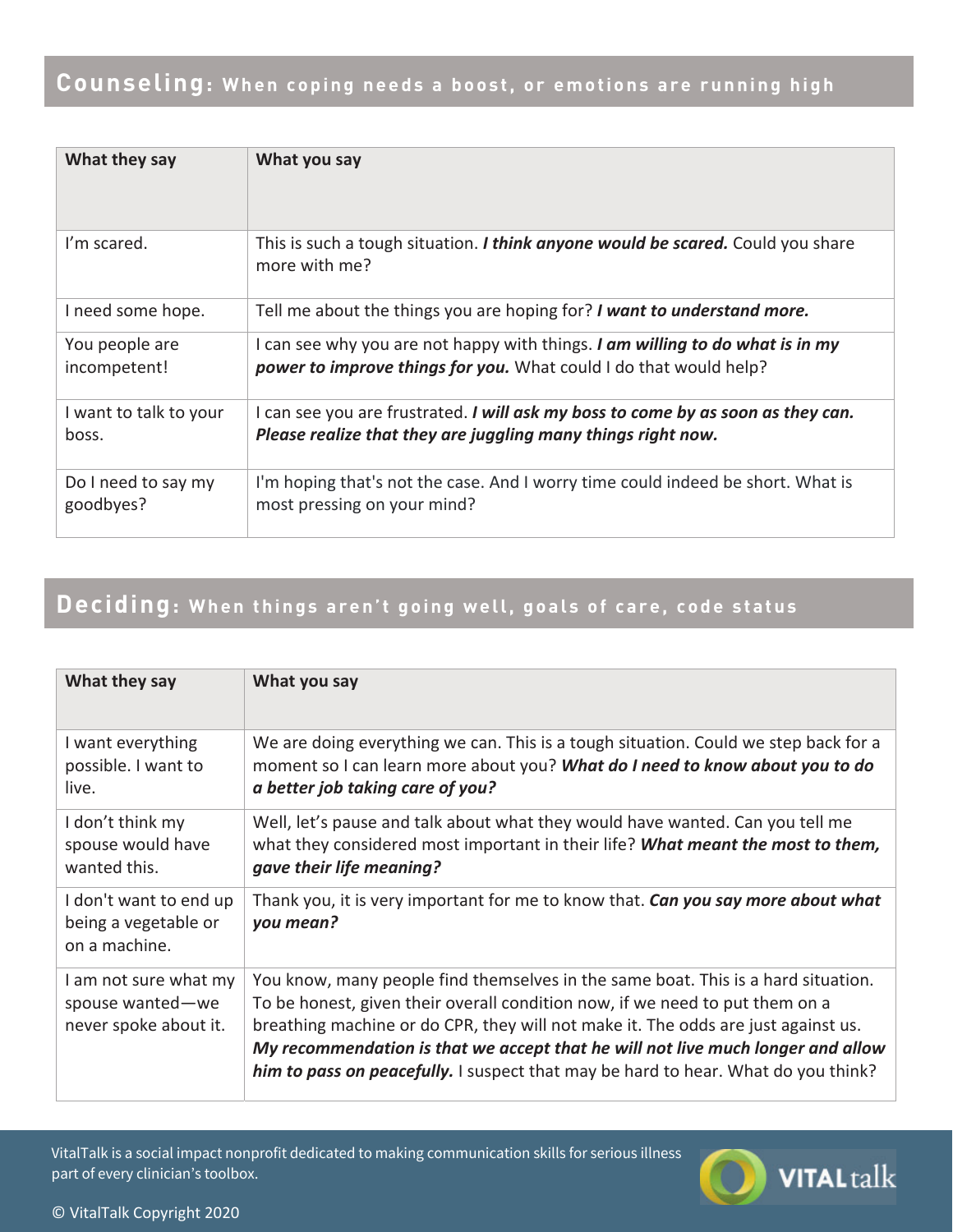| What they say                                                                       | What you say, and why                                                                                                                                                                                                                                                                                                                                                                                                                                                          |
|-------------------------------------------------------------------------------------|--------------------------------------------------------------------------------------------------------------------------------------------------------------------------------------------------------------------------------------------------------------------------------------------------------------------------------------------------------------------------------------------------------------------------------------------------------------------------------|
| Why can't my 90 year old<br>grandmother go to the<br>ICU?                           | This is an extraordinary time. We are trying to use resources in a way that is<br>fair for everyone. Your grandmother's situation does not meet the criteria for<br>the ICU today. I wish things were different. [C]                                                                                                                                                                                                                                                           |
| Shouldn't I be in an<br>intensive care unit?                                        | Your situation does not meet criteria for the ICU right now. The hospital is<br>using special rules about the ICU because we are trying to use our resources in<br>a way that is fair for everyone. If this were a year ago, we might be making a<br>different decision. This is an extraordinary time. I wish I had more<br>resources.[C]                                                                                                                                     |
| My grandmother needs<br>the ICU! Or she is going to<br>die!                         | I know this is a scary situation, and I am worried for your grandmother myself.<br>This virus is so deadly that even if we could transfer her to the ICU, I am not<br>sure she would make it. So we need to be prepared that she could die. We will<br>do everything we can for her.[C]                                                                                                                                                                                        |
| Are you just<br>discriminating against her<br>because she is old?                   | I can see how it might seem like that. No, we are not discriminating. We are<br>using guidelines that were developed by people in this community to prepare<br>for an event like this. The guidelines have been developed over the years,<br>involving health care professionals, ethicists, and lay people to consider all the<br>pros and cons. I can see that you really care about her. [C]                                                                                |
| You're treating us<br>differently because of the<br>color of our skin.              | I can imagine that you may have had negative experiences in the past with<br>health care simply because of who you are. That is not fair, and I wish things<br>had been different. The situation today is that our medical resources are<br>stretched so thin that we are using guidelines that were developed by people<br>in this community, including people of color, so that we can be fair. I do not<br>want people to be treated by the color of their skin either. [C] |
| It sounds like you are<br>rationing.                                                | What we are doing is trying to spread out our resources in the best way<br>possible. This is a time where I wish we had more for every single person in<br>this hospital. [C]                                                                                                                                                                                                                                                                                                  |
| You're playing God. You<br>can't do that.                                           | I am sorry. I did not mean to give you that feeling. Across the city, every<br>hospital is working together to try to use resources in a way that is fair for<br>everyone. I realize that we don't have enough. I wish we had more. Please<br>understand that we are all working as hard as possible. [C]                                                                                                                                                                      |
| Can't you get 15 more<br>ventilators from<br>somewhere else?                        | Right now the hospital is operating over capacity. It is not possible for us to<br>increase our capacity like that overnight. And I realize that must be<br>disappointing to hear. [C]                                                                                                                                                                                                                                                                                         |
| How can you just take<br>them off a ventilator<br>when their life depends<br>on it? | I'm so sorry that her condition has gotten worse, even though we are doing<br>everything. Because we are in an extraordinary time, we are following special<br>guidelines that apply to everyone here. We cannot continue to provide critical<br>care to patients who are not getting better. This means that we need to accept<br>that she will die, and that we need to take her off the ventilator. I wish things<br>were different. [C]                                    |

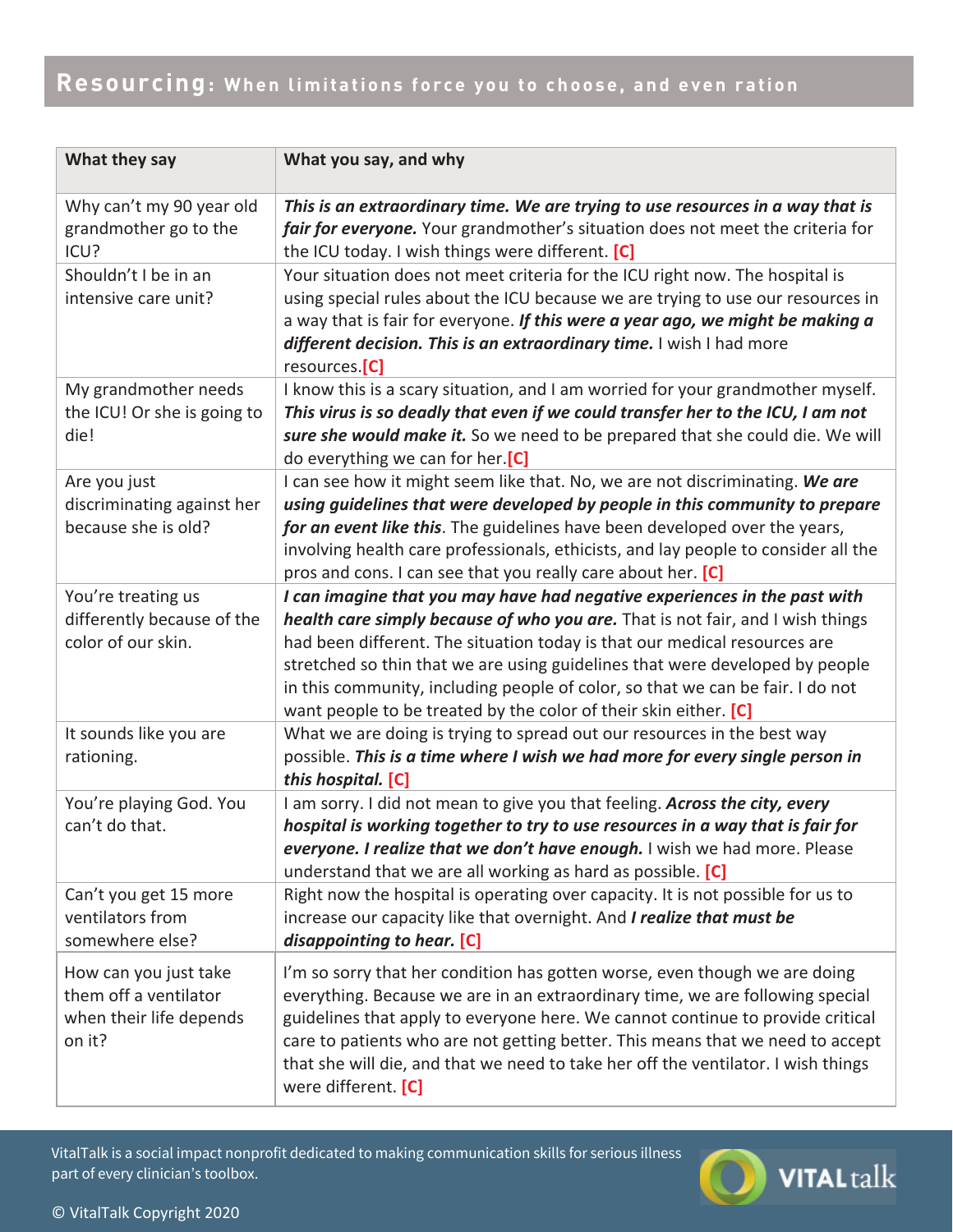| What they say                                                                 | What you say                                                                                              |
|-------------------------------------------------------------------------------|-----------------------------------------------------------------------------------------------------------|
| Yes I'm his daughter. I am 5 hours<br>away.                                   | I have something serious to talk about with you. Are you in a place<br>where you can talk?                |
| What is going on? Has something<br>happened?                                  | I am calling about your father. He died a short time ago. The cause was<br>COVID19.                       |
| [Crying]                                                                      | I am so sorry for your loss. [Silence][If you feel you must say something:<br>Take your time. I am here.] |
| I knew this was coming, but I<br>didn't realize it would happen this<br>fast. | I can only imagine how shocking this must be. It is sad. [Silence] [Wait]<br>for them to restart]         |

## Anticipating: When you're worrying about what might happen

| What you fear                                                                                                                        | What you can do                                                                                                                                                                                                                                                                                                                                   |
|--------------------------------------------------------------------------------------------------------------------------------------|---------------------------------------------------------------------------------------------------------------------------------------------------------------------------------------------------------------------------------------------------------------------------------------------------------------------------------------------------|
| That patient's son is going to be<br>very angry.                                                                                     | Before you go in the room, take a moment for one deep breath.<br>What's the anger about? Love, responsibility, fear?                                                                                                                                                                                                                              |
| I don't know how to tell this<br>adorable grandmother that I can't<br>put her in the ICU and that she is<br>going to die.            | Remember what you can do: you can hear what she's concerned<br>about, you can explain what's happening, you can help her prepare,<br>you can be present. These are gifts.                                                                                                                                                                         |
| I have been working all day with<br>infected people and I am worried I<br>could be passing this on to the<br>people who matter most. | Talk to them about what you are worried about. You can decide<br>together about what is best. There are no simple answers. But worries<br>are easier to bear when you share them.                                                                                                                                                                 |
| I am afraid of burnout, and of<br>losing my heart.                                                                                   | Can you look for moments every day where you connect with<br>someone, share something, enjoy something? It is possible to find little<br>pockets of peace even in the middle of a maelstrom.                                                                                                                                                      |
| I'm worried that I will be<br>overwhelmed and that I won't be<br>able to do what is really the best<br>for my patients.              | Check your own state of being, even if you only have a moment. If one<br>extreme is wiped out, and the other is feeling strong, where am I now?<br>Remember that whatever your own state, that these feelings are<br><i>inextricable to our human condition.</i> Can you accept them, not try to<br>push them away, and then decide what you need |

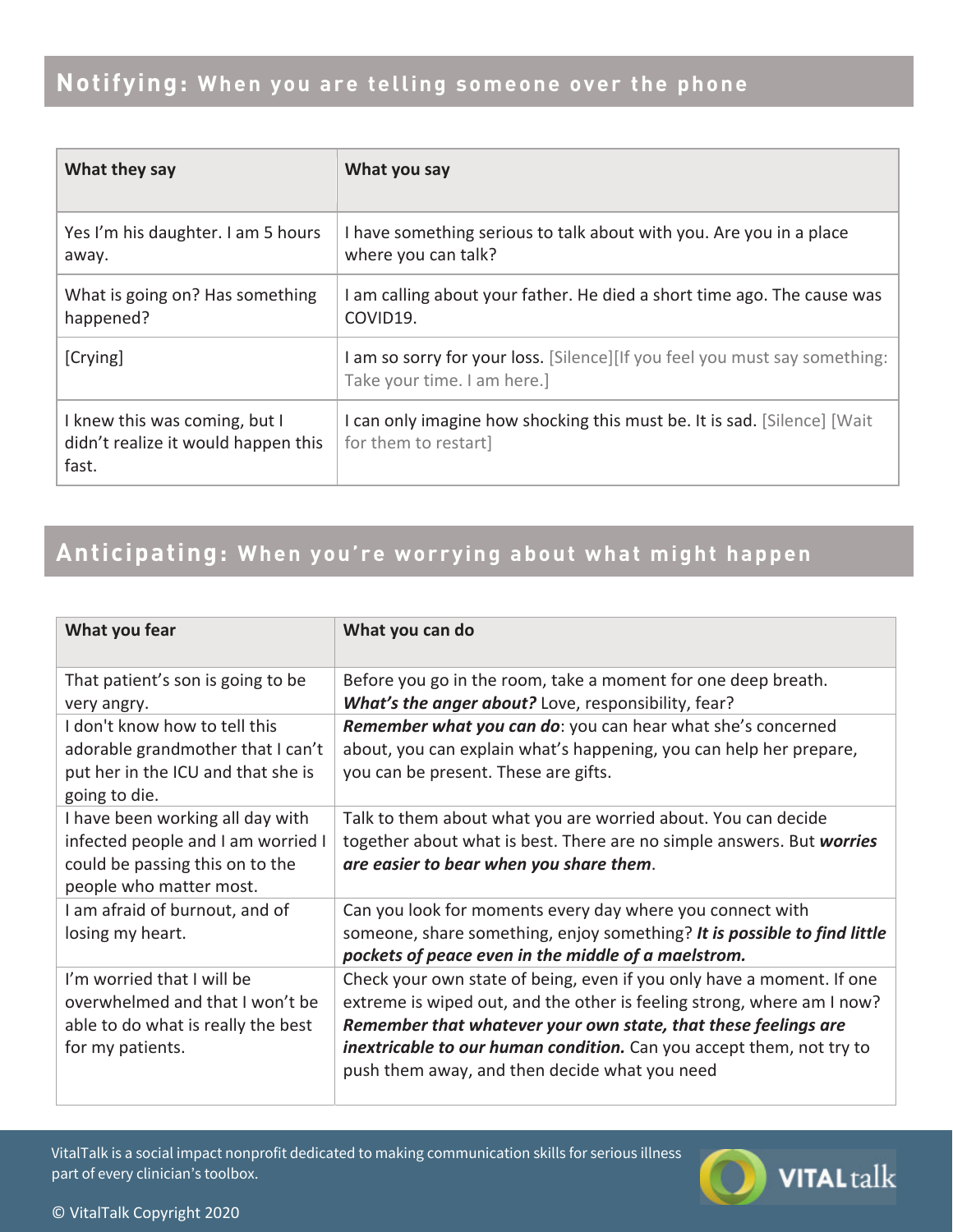## Grieving: When you've lost someone

| What I'm thinking                                                                                                                                   | What you can do                                                                                                                                                                                                                                                                                                                                                                                                         |
|-----------------------------------------------------------------------------------------------------------------------------------------------------|-------------------------------------------------------------------------------------------------------------------------------------------------------------------------------------------------------------------------------------------------------------------------------------------------------------------------------------------------------------------------------------------------------------------------|
| I should have been able to save<br>that person.                                                                                                     | Notice: am I talking myself the way I would talk to a good friend?<br>Could I step back and just feel? Maybe it's sadness, or frustration, or<br>just fatigue. Those feelings are normal. And these times are distinctly<br>abnormal.                                                                                                                                                                                   |
| OMG I cannot believe we don't<br>have the right equipment / how<br>mean that person was to me / how<br>everything I do seems like its<br>blowing up | Notice: am I letting everythiung get to me? Is all this analyzing really<br>about something else? Like how sad this is, how powerless I feel, how<br>puny our efforts look? Under these conditions, such thoughts are to be<br>expected. But we don't have to let them suck us under. Can we notice<br>them, and feel them, maybe share them?<br>And then ask ourselves: can I step into a less reactive, more balanced |
|                                                                                                                                                     | place even as I move into the next thing?                                                                                                                                                                                                                                                                                                                                                                               |

## **Feedback from our community**

We would like to thank our community for contributing edits and ideas--they are extremely valuable.

Please note that this guide is designed as a completely-stand-alone-guide for clinicians, and thus some recommendations are slightly different than what we would teach in the context of an in-person or live virtual course.

#### A special thank you to:

- Patrick Archimbault MD **Bob Arnold MD** Darren Beachy MTS Yvan Beaussant MD Colleen Christmas MD Randy Curtis MD MPH James Fausto MD
- Lyle Fettig MD Jonathan Fischer MD Michael Fratkin MD Christina Gerlach MD **Marian Grant DNP** Margaret Isaac MD Josh Lakin MD
- Nick Mark MD Susan Merel MD Tona McGuire PhD Kathryn Pollak PhD James Tulsky MD Vicki Sakata MD The John A. Hartford Foundation Cambia Health Foundation

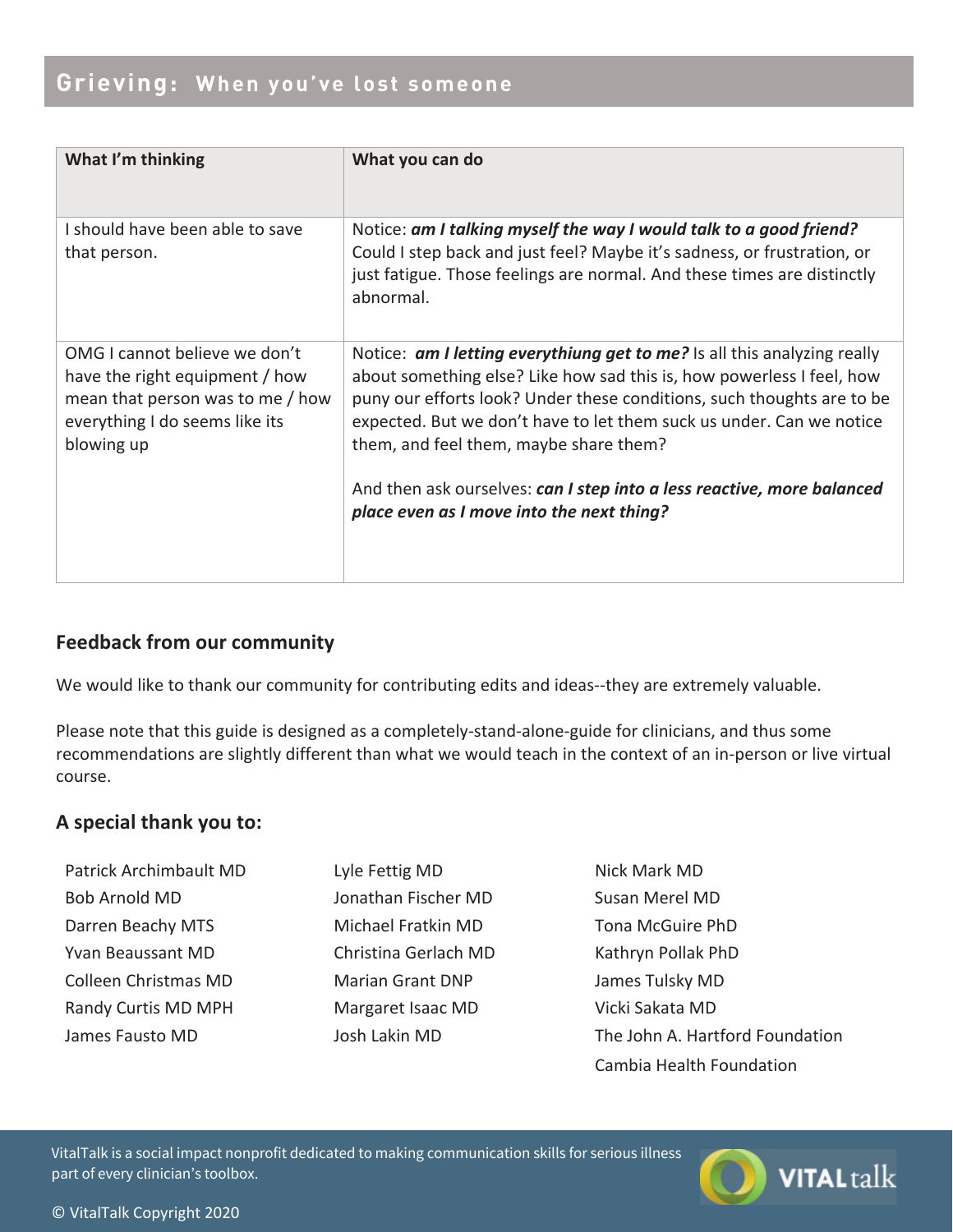# **CALMER**

## **FOR PROACTIVE PLANNING IN CONTINGENCY**

| <b>STEP</b>                  | <b>WHAT YOU SAY OR DO</b>                                                                                                        |
|------------------------------|----------------------------------------------------------------------------------------------------------------------------------|
| <b>CHECK-IN</b>              | Take a deep break (yourself!)                                                                                                    |
|                              | "How are you doing with all this?" (take their emotional<br>temperature)                                                         |
| <b>ASK ABOUT COVID</b>       | "What have you been thinking about COVID and your situation"                                                                     |
| <b>LAY OUT ISSUES</b>        | "Here is something I want us to be prepared for."                                                                                |
|                              | "You mentioned COVID. I agree."                                                                                                  |
|                              | "Is there anything you want us to know if you got COVID/ if your<br>COVID gets really bad?"                                      |
| <b>MOTIVE THEM</b>           | "If things took a turn for the worse, what you say now can help                                                                  |
| to choose a proxy and talk   | your family/loved ones."                                                                                                         |
| about what matters           | "Who is your backup person—who helps us make decisions if<br>you can't speak? Who else?" (two backup people is best)             |
|                              | "We're in an extraordinary situation. Given that, what matters<br>to you?" (about any part of your life? About your health care) |
|                              | Make a recommendation-if they would be able to hear it.                                                                          |
|                              | "Based on what I've heard I'd recommend [this]. What do you<br>think?"                                                           |
| <b>EXPECT EMOTION</b>        | Watch for this - acknowledge at any point.                                                                                       |
|                              | "This can be hard to talk about."                                                                                                |
| <b>RECORD THE DISCUSSION</b> | Any documentation (even brief) will help your colleagues and<br>your patient.                                                    |
|                              | "I'll write what you said in the chart. It's really helpful, thank<br>you."                                                      |